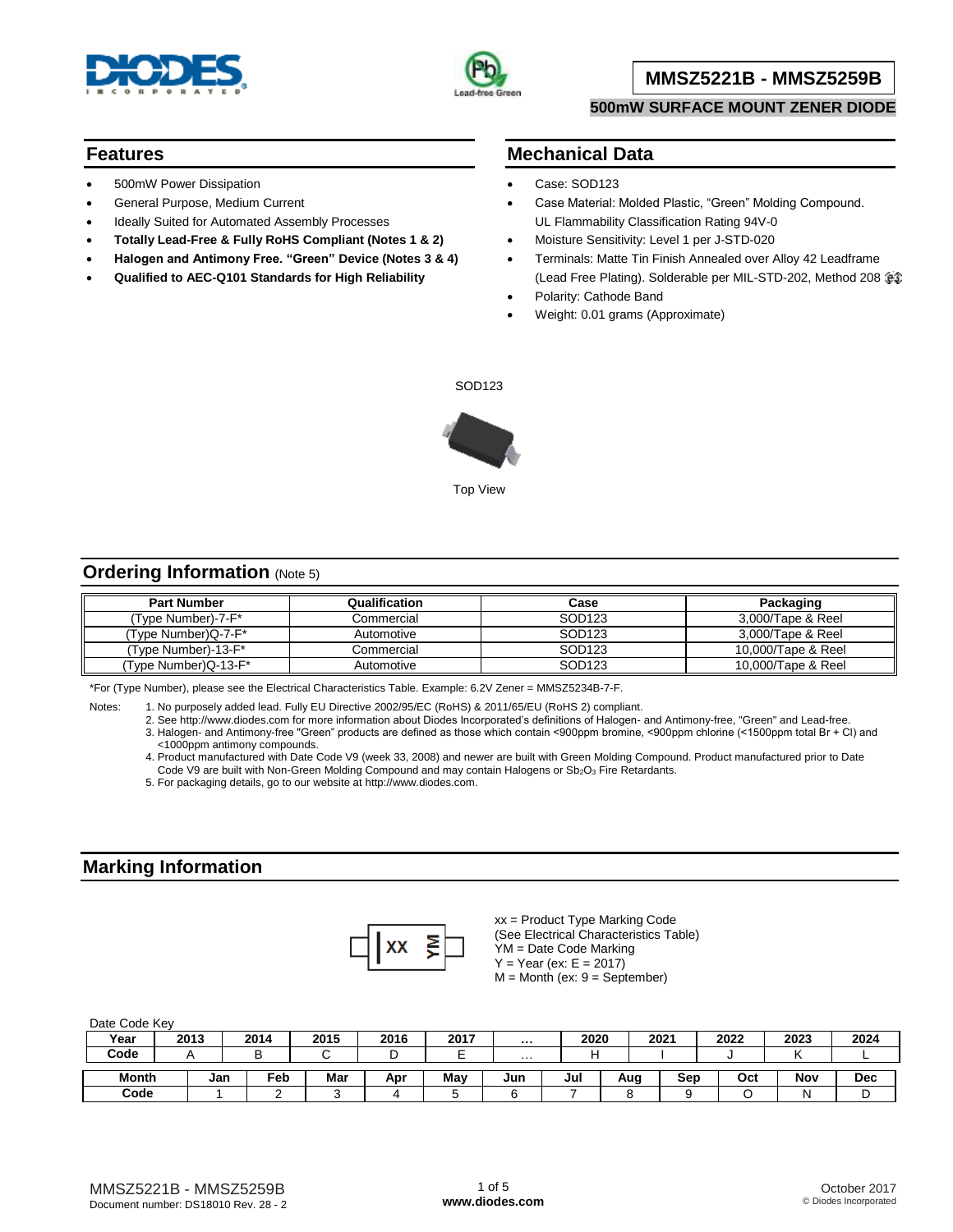

# **Maximum Ratings** (@T<sub>A</sub> = +25°C, unless otherwise specified.)

|                            | .<br>                          | . | יומו<br>alut ' | Unit |
|----------------------------|--------------------------------|---|----------------|------|
| Forward<br>′oltaα∈<br>waru | $\sim$<br>- ۱۳۰۰<br>ω<br>VIIIM |   | ◡.             |      |

# **Thermal Characteristics**

| <b>Characteristic</b>                                | Svmbol           | Value           | Unit   |
|------------------------------------------------------|------------------|-----------------|--------|
| Power Dissipation (Note 4) $@T_{L} = +75^{\circ}C$   |                  | 500             | mW     |
| Power Dissipation (Note 5) $@T_A = +25°C$            |                  | 370             | mW     |
| Thermal Resistance, Junction to Ambient Air (Note 5) | R <sub>eja</sub> | 338             | °C/W   |
| Operating and Storage Temperature Range              | Т Tsтg           | $-65$ to $+150$ | $\sim$ |

# **Electrical Characteristics** (@T<sup>A</sup> = +25°C, unless otherwise specified.)

| <b>Type</b>      | <b>Type</b>     | Zener Voltage Range (Note 6) |                      |        | Test<br>Current | <b>Maximum Zener</b><br>Impedance<br>$f = 1$ KHz |                                    | <b>Maximum Reverse</b><br>Leakage Current (Note 6) |        |
|------------------|-----------------|------------------------------|----------------------|--------|-----------------|--------------------------------------------------|------------------------------------|----------------------------------------------------|--------|
| <b>Number</b>    | Code            |                              | $V_Z \otimes I_{ZT}$ |        | <b>Izt</b>      | $Z_{ZT}$ @ $I_{ZT}$                              | $Z_{ZK}$ $@$ $Z_{K}$<br>$= 0.25mA$ | l <sub>R</sub>                                     | $@V_R$ |
|                  |                 | Nom (V)                      | Min (V)              | Max(V) | mA              | Ω                                                |                                    | μA                                                 | v      |
| <b>MMSZ5221B</b> | C <sub>1</sub>  | 2.4                          | 2.28                 | 2.52   | 20              | 30                                               | 1.200                              | 100                                                | 1.0    |
| MMSZ5223B        | $\overline{C3}$ | 2.7                          | 2.57                 | 2.84   | 20              | 30                                               | 1,300                              | 75                                                 | 1.0    |
| <b>MMSZ5225B</b> | C <sub>5</sub>  | 3.0                          | 2.85                 | 3.15   | 20              | 30                                               | 1.600                              | 50                                                 | 1.0    |
| MMSZ5226B        | G <sub>1</sub>  | 3.3                          | 3.14                 | 3.47   | 20              | 28                                               | 1.600                              | 25                                                 | 1.0    |
| MMSZ5227B        | G <sub>2</sub>  | 3.6                          | 3.42                 | 3.78   | 20              | 24                                               | 1.700                              | 15                                                 | 1.0    |
| <b>MMSZ5228B</b> | G <sub>3</sub>  | 3.9                          | 3.71                 | 4.10   | 20              | 23                                               | 1,900                              | 10                                                 | 1.0    |
| <b>MMSZ5229B</b> | G <sub>4</sub>  | 4.3                          | 4.09                 | 4.52   | 20              | 22                                               | 2.000                              | 5.0                                                | 1.0    |
| <b>MMSZ5230B</b> | G <sub>5</sub>  | 4.7                          | 4.47                 | 4.94   | 20              | 19                                               | 1,900                              | 5.0                                                | 2.0    |
| MMSZ5231B        | E1              | 5.1                          | 4.85                 | 5.36   | 20              | $\overline{17}$                                  | 1,600                              | 5.0                                                | 2.0    |
| MMSZ5232B        | E2              | 5.6                          | 5.32                 | 5.88   | 20              | 11                                               | 1.600                              | 5.0                                                | 3.0    |
| MMSZ5233B        | E <sub>3</sub>  | 6.0                          | 5.70                 | 6.30   | 20              | $\overline{7}$                                   | 1.600                              | 5.0                                                | 3.5    |
| MMSZ5234B        | E <sub>4</sub>  | 6.2                          | 5.89                 | 6.51   | 20              | $\overline{7}$                                   | 1.000                              | 5.0                                                | 4.0    |
| <b>MMSZ5235B</b> | E <sub>5</sub>  | 6.8                          | 6.46                 | 7.14   | 20              | 5                                                | 750                                | 3.0                                                | 5.0    |
| MMSZ5236B        | F <sub>1</sub>  | 7.5                          | 7.13                 | 7.88   | 20              | 6                                                | 500                                | 3.0                                                | 6.0    |
| MMSZ5237B        | F <sub>2</sub>  | 8.2                          | 7.79                 | 8.61   | 20              | 8                                                | 500                                | 3.0                                                | 6.5    |
| MMSZ5238B        | F3              | 8.7                          | 8.27                 | 9.14   | 20              | 8                                                | 600                                | $\overline{3.0}$                                   | 6.5    |
| MMSZ5239B        | F <sub>4</sub>  | 9.1                          | 8.65                 | 9.56   | 20              | 10                                               | 600                                | 3.0                                                | 7.0    |
| MMSZ5240B        | F <sub>5</sub>  | 10                           | 9.50                 | 10.50  | 20              | 17                                               | 600                                | 3.0                                                | 8.0    |
| MMSZ5241B        | H1              | 11                           | 10.45                | 11.55  | 20              | 22                                               | 600                                | 2.0                                                | 8.4    |
| MMSZ5242B        | H <sub>2</sub>  | 12                           | 11.40                | 12.60  | 20              | 30                                               | 600                                | 1.0                                                | 9.1    |
| MMSZ5243B        | H <sub>3</sub>  | 13                           | $\overline{12.35}$   | 13.65  | 9.5             | 13                                               | 600                                | 0.5                                                | 9.9    |
| MMSZ5245B        | H <sub>5</sub>  | 15                           | 14.25                | 15.75  | 8.5             | 16                                               | 600                                | 0.1                                                | 11     |
| <b>MMSZ5246B</b> | J1              | 16                           | 15.20                | 16.80  | 7.8             | 17                                               | 600                                | 0.1                                                | 12     |
| MMSZ5248B        | J3              | 18                           | 17.10                | 18.90  | 7.0             | 21                                               | 600                                | 0.1                                                | 14     |
| MMSZ5250B        | J <sub>5</sub>  | 20                           | 19.00                | 21.00  | 6.2             | 25                                               | 600                                | 0.1                                                | 15     |
| <b>MMSZ5251B</b> | K <sub>1</sub>  | $\overline{22}$              | 20.90                | 23.10  | 5.6             | 29                                               | 600                                | 0.1                                                | 17     |
| MMSZ5252B        | K <sub>2</sub>  | 24                           | 22.80                | 25.20  | 5.2             | 33                                               | 600                                | 0.1                                                | 18     |
| MMSZ5254B        | K4              | 27                           | 25.65                | 28.35  | 5.0             | 41                                               | 600                                | 0.1                                                | 21     |
| MMSZ5255B        | K <sub>5</sub>  | 28                           | 26.60                | 29.40  | 4.5             | 44                                               | 600                                | 0.1                                                | 21     |
| MMSZ5256B        | M1              | 30                           | 28.50                | 31.50  | 4.2             | 49                                               | 600                                | 0.1                                                | 23     |
| MMSZ5257B        | M <sub>2</sub>  | 33                           | 31.35                | 34.65  | 3.8             | 58                                               | 700                                | 0.1                                                | 25     |
| <b>MMSZ5258B</b> | M <sub>3</sub>  | 36                           | 34.20                | 37.80  | 3.4             | 70                                               | 700                                | 0.1                                                | 27     |
| MMSZ5259B        | M <sub>4</sub>  | 39                           | 37.05                | 40.95  | 3.2             | 80                                               | 800                                | 0.1                                                | 30     |

Notes: 4. RΘJL = 132°C/W

5. Device mounted on FR-4 PCB with 1 inch copper pad layout.

6. Short duration pulse test used to minimize self-heating effect.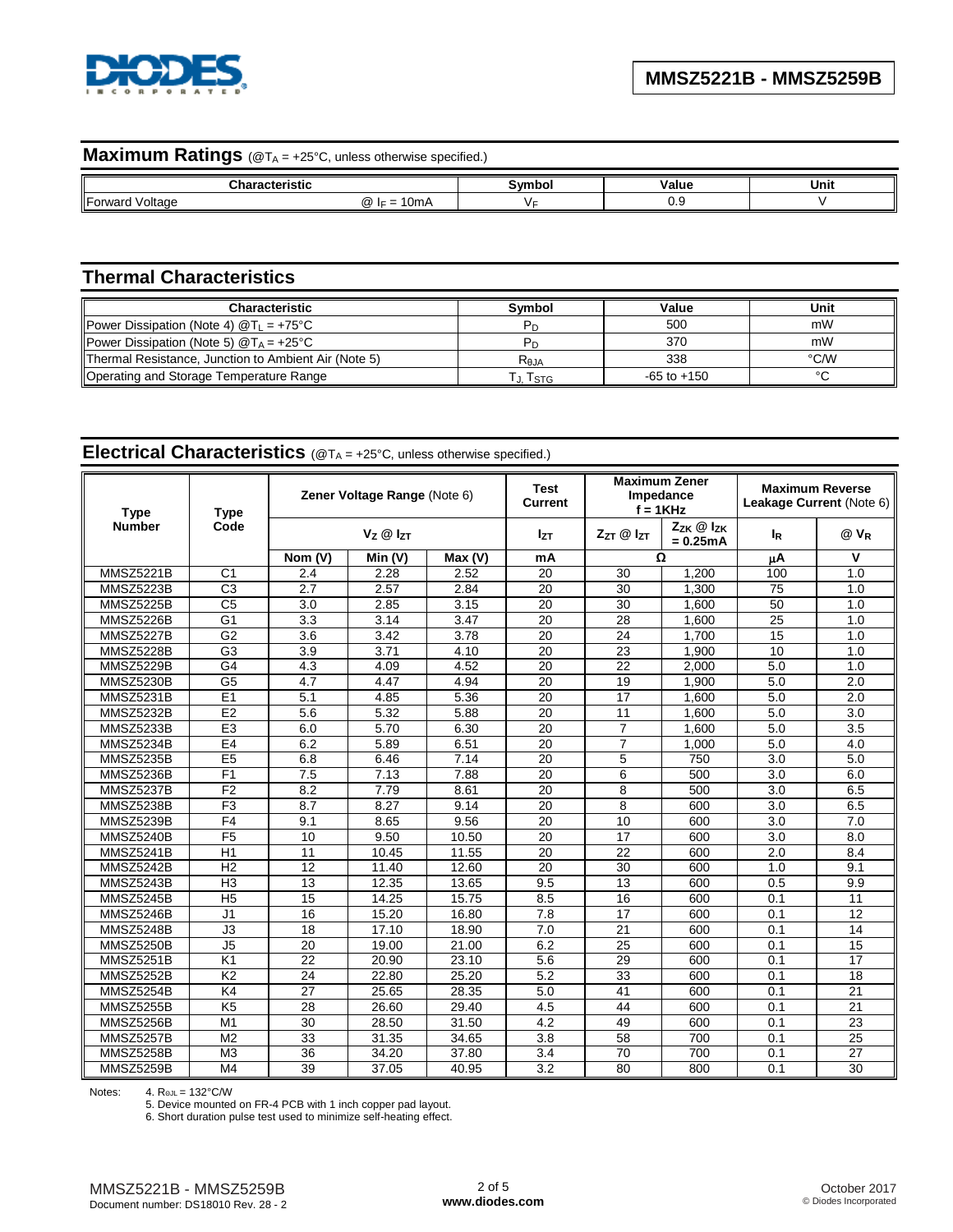

## **MMSZ5221B - MMSZ5259B**







vs. Zener Voltage (MMSZ5227B - MMSZ5258B)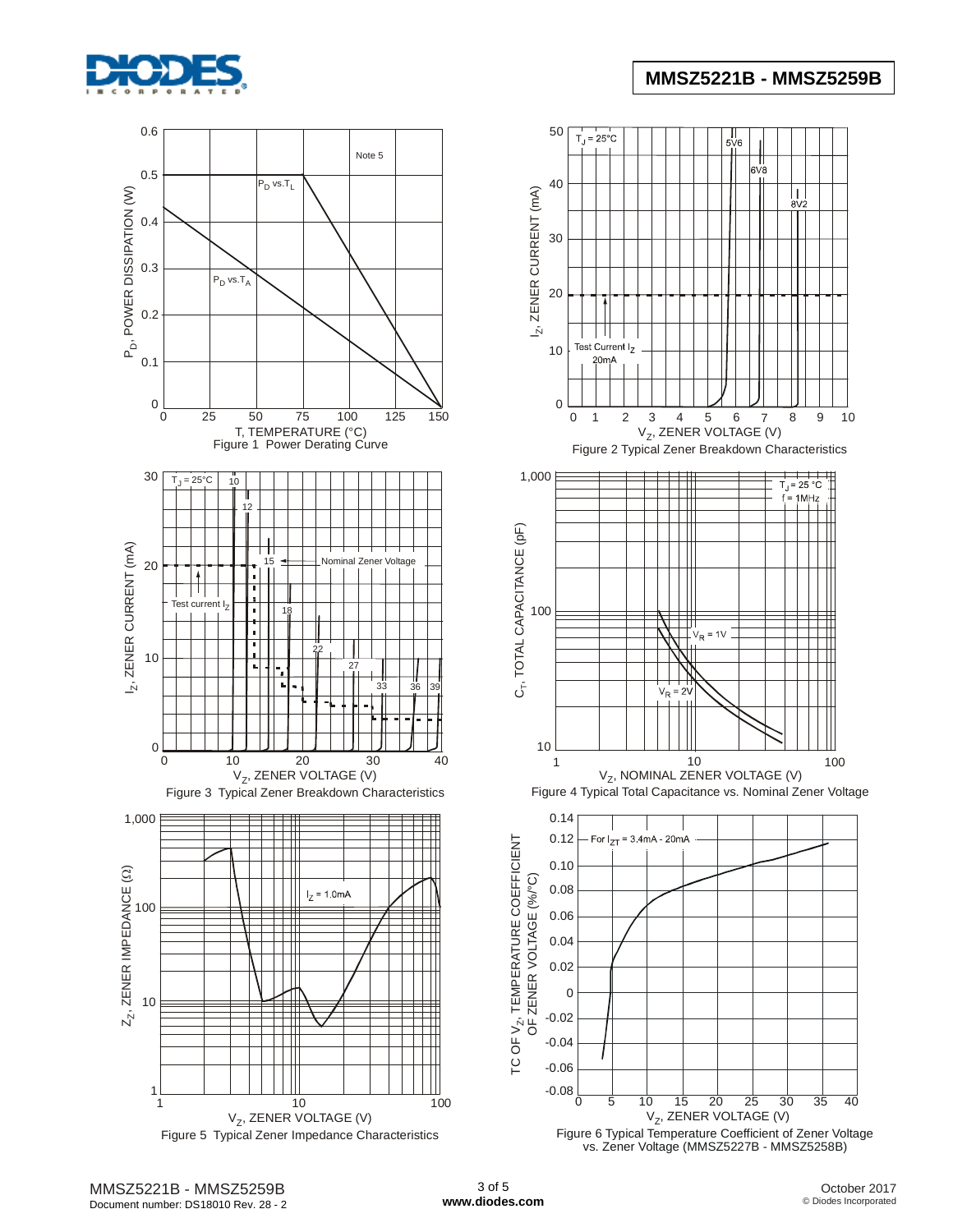

# **Package Outline Dimensions**

Please see [http://www.diodes.com/package-outlines.html fo](http://www.diodes.com/package-outlines.html)r the latest version.



| <b>SOD123</b> |            |      |      |  |  |  |  |
|---------------|------------|------|------|--|--|--|--|
| Dim           | Min        | Max  | Typ  |  |  |  |  |
| A             | 1.00       | 1.35 | 1.05 |  |  |  |  |
| A1            | 0.00       | 0.10 | 0.05 |  |  |  |  |
| b             | 0.52       | 0.62 | 0.57 |  |  |  |  |
| C             | 0.10       | 0.15 | 0.11 |  |  |  |  |
| D             | 1.40       | 1.70 | 1.55 |  |  |  |  |
| Е             | 2.55       | 2.85 | 2.65 |  |  |  |  |
| He            | 3.55       | 3.85 | 3.65 |  |  |  |  |
| L             | 0.25       | 0.40 | 0.30 |  |  |  |  |
| a             | ŋ٥         | 80   |      |  |  |  |  |
|               | mensions i |      |      |  |  |  |  |

# **Suggested Pad Layout**

Please see [http://www.diodes.com/package-outlines.html fo](http://www.diodes.com/package-outlines.html)r the latest version.

**SOD123**

**SOD123**



|    | Dimensions   Value (in mm) |
|----|----------------------------|
|    | 0.900                      |
| х1 | 4.050                      |
|    | 0.950                      |

MMSZ5221B - MMSZ5259B Document number: DS18010 Rev. 28 - 2